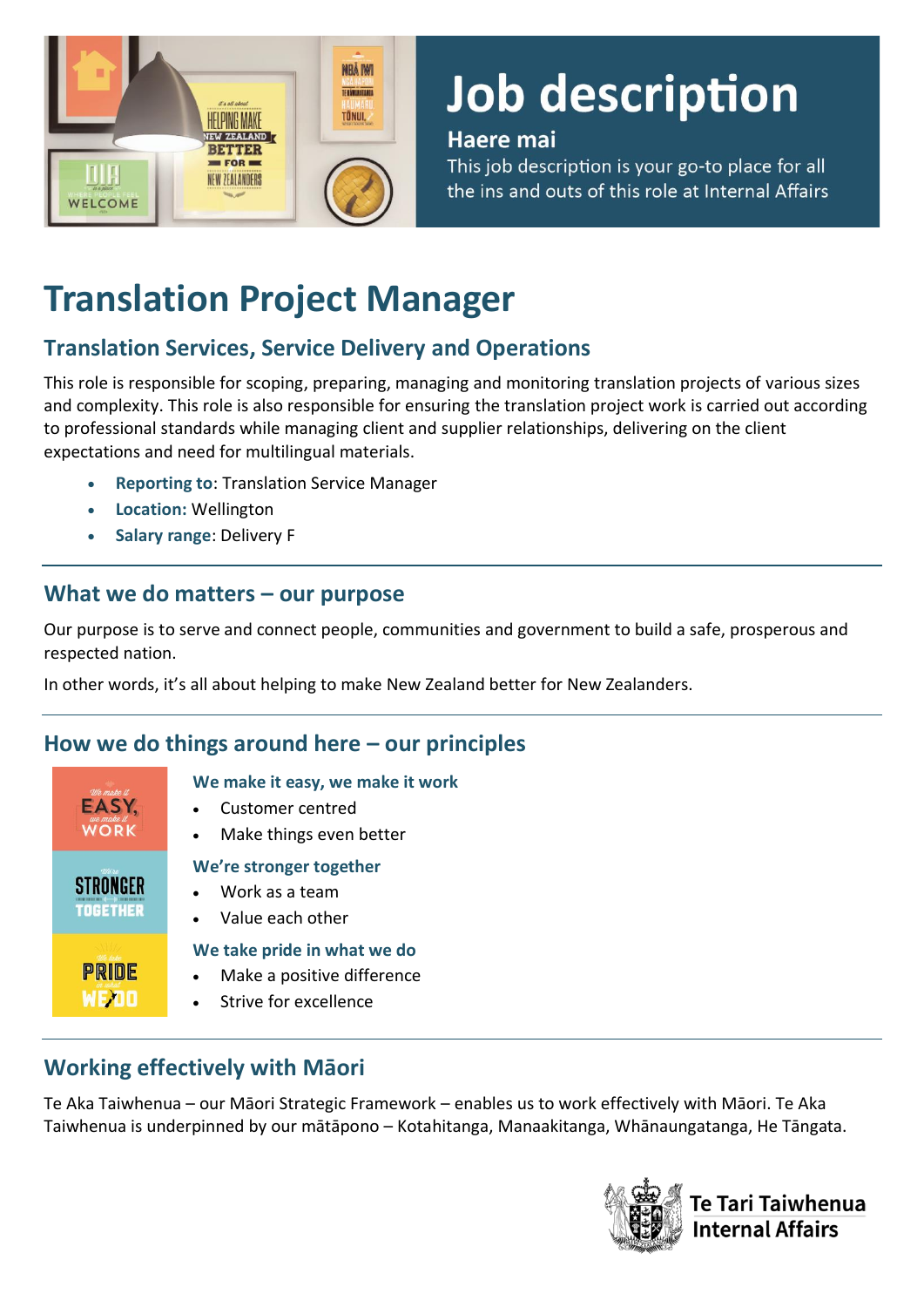As DIA is an agent of the Crown, Te Tiriti o Waitangi/The Treaty of Waitangi is important to everything we say or do. We recognise it as an enduring document central to New Zealand's past, present and future. Building and maintaining meaningful relationships is important to work effectively with Māori, stakeholders and other agencies. We accept our privileged role and responsibility of holding and protecting the Te Tiriti o Waitangi/The Treaty of Waitangi.

#### **Spirit of service**

Ka mahitahi mātou o te ratonga tūmatanui kia hei painga mō ngā tāngata o Aotearoa i āianei, ā, hei ngā rā ki tua hoki. He kawenga tino whaitake tā mātou hei tautoko i te Karauna i runga i āna hononga ki a ngāi Māori i raro i te Tiriti o Waitangi. Ka tautoko mātou i te kāwanatanga manapori. Ka whakakotahingia mātou e te wairua whakarato ki ō mātou hapori, ā, e arahina ana mātou e ngā mātāpono me ngā tikanga matua o te ratonga tūmatanui i roto i ā mātou mahi.

In the public service we work collectively to make a meaningful difference for New Zealanders now and in the future. We have an important role in supporting the Crown in its relationships with Māori under the Treaty of Waitangi.  We support democratic government. We are unified by a spirit of service to our communities and guided by the core principles and values of the public service in our work.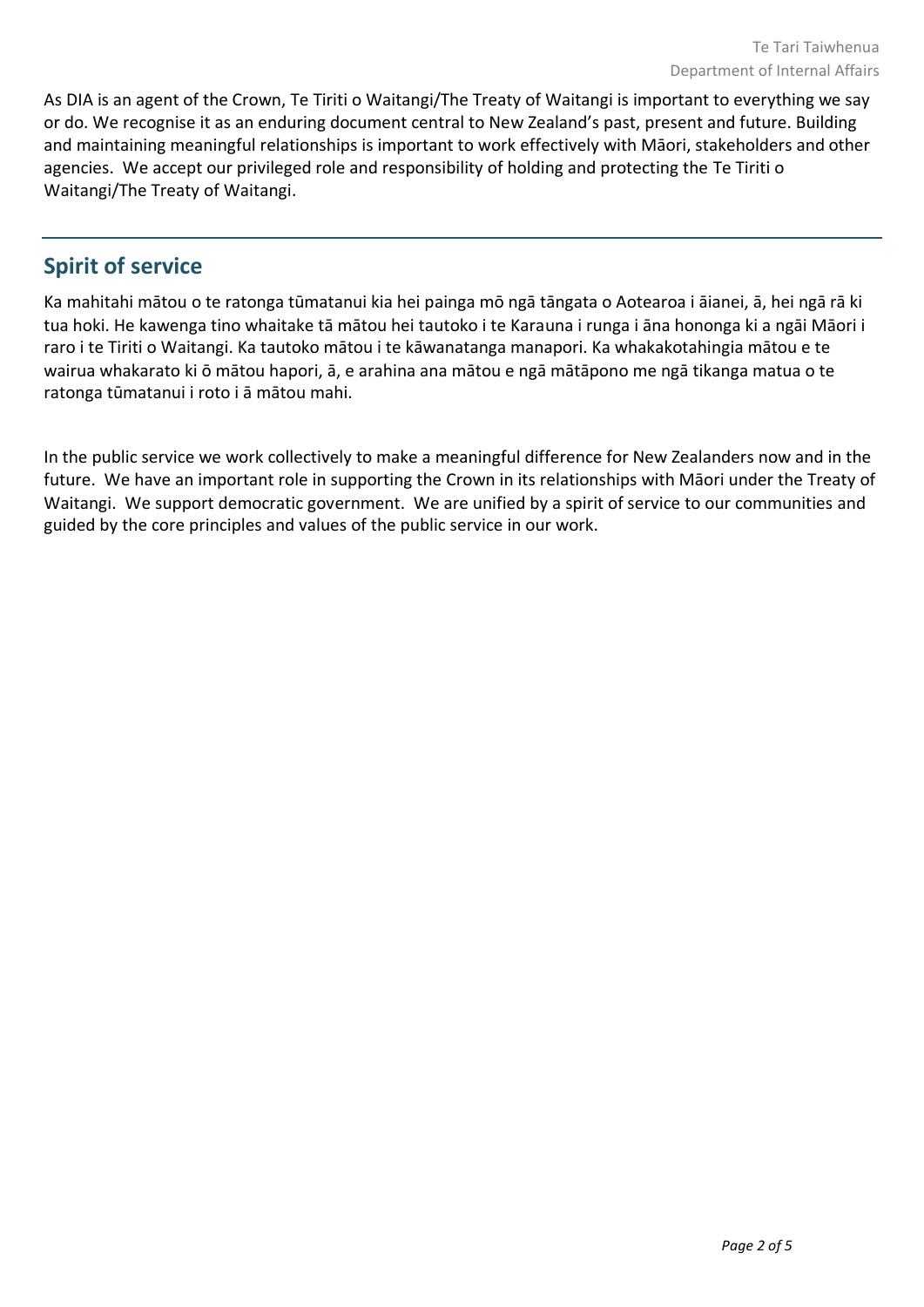| What you will do to contribute                   |                                                                                                                                                                                                                                                                                                                                                                                                                                                                                                                                                                                                                                                                                                                                                                                                                                                                                                                                                                                          | As a result we will see                                       |                                                                                                                                                                                                                                                                                                                                                                                                                               |  |  |
|--------------------------------------------------|------------------------------------------------------------------------------------------------------------------------------------------------------------------------------------------------------------------------------------------------------------------------------------------------------------------------------------------------------------------------------------------------------------------------------------------------------------------------------------------------------------------------------------------------------------------------------------------------------------------------------------------------------------------------------------------------------------------------------------------------------------------------------------------------------------------------------------------------------------------------------------------------------------------------------------------------------------------------------------------|---------------------------------------------------------------|-------------------------------------------------------------------------------------------------------------------------------------------------------------------------------------------------------------------------------------------------------------------------------------------------------------------------------------------------------------------------------------------------------------------------------|--|--|
| $\bullet$<br>$\bullet$<br>$\bullet$<br>$\bullet$ | <b>Translation Project Management and Delivery</b><br>Assist Administrators to scope, quote and<br>document project specifications and execute<br>contracts with clients<br>Analyse source texts submitted for translation to<br>identify any translation-specific issues<br>Liaise with clients and or external panel translators<br>to clarify expectations and address translation-<br>specific issues e.g. adherence to subject specific<br>glossaries<br>Send work to external panel translators and<br>revisers<br>Calculate and communicate the relevant payment,<br>profile requirements and deadline information to<br>external panel translators and revisers<br>Monitor the progress of projects to ensure that<br>they are completed within the agreed timeframes<br>and are delivered according to client expectations<br>Where required, engage with third parties<br>contracted by clients for individual assignments e.g.<br>graphic design or web development companies | $\bullet$<br>$\bullet$<br>$\bullet$<br>$\bullet$<br>$\bullet$ | Projects are appropriately<br>scoped, priced and quoted to<br>clients on time and accurately<br>Translation articles are accurately<br>and efficiently completed<br>Clients are well communicated<br>with and the work of the<br>Translation Service team is well<br>regarded<br>Language services are fit for<br>purpose and effective<br>Confidence in the quality of<br>translation work and language<br>services provided |  |  |
|                                                  | <b>Relationship management</b><br>Provide feedback to external panel translators and<br>revisers as required<br>Support other staff in the Translation Service team<br>Engage with other key business units within DIA<br>where required<br>Provide advice on language services<br>Liaise with clients, linguists, project managers,<br>contractors and administrators, negotiating and<br>influencing where needed<br>Manage and develop client relationships to ensure<br>that the language service solutions delivered are<br>appropriately tailored and fit-for-purpose                                                                                                                                                                                                                                                                                                                                                                                                              | $\bullet$<br>$\bullet$<br>$\bullet$                           | Customer referrals<br>Stakeholders and clients<br>approach the Translation Service<br>as a first point of call for advice<br>and language services<br>Positive engagement with clients<br>and stakeholders across DIA and<br>external contacts                                                                                                                                                                                |  |  |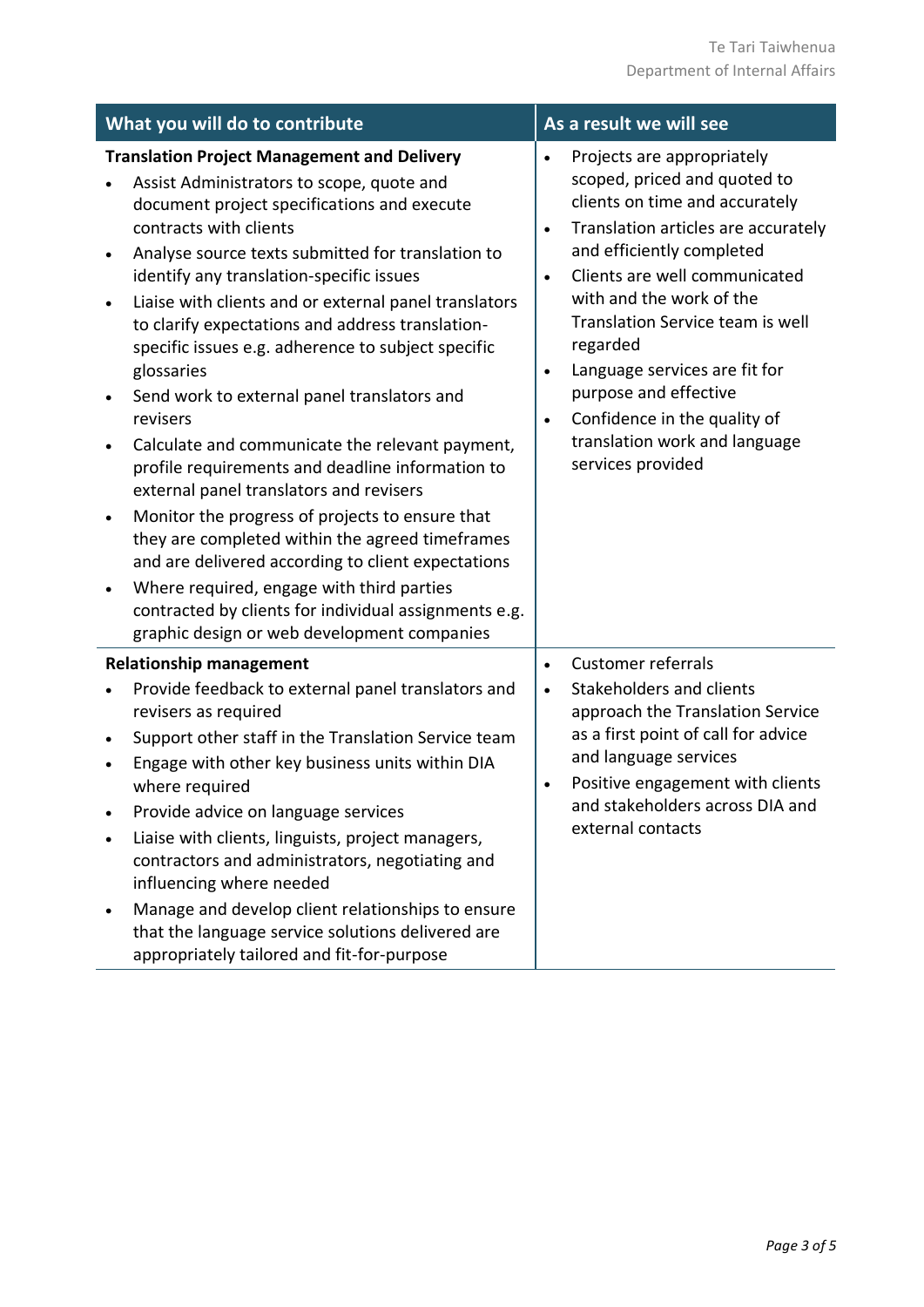| What you will do to contribute                                                                                                                                                                                                                                                                                                                                                                                                                                                                                                                                                                                                                                          | As a result we will see                                                                                                                                                                                                                                              |  |  |
|-------------------------------------------------------------------------------------------------------------------------------------------------------------------------------------------------------------------------------------------------------------------------------------------------------------------------------------------------------------------------------------------------------------------------------------------------------------------------------------------------------------------------------------------------------------------------------------------------------------------------------------------------------------------------|----------------------------------------------------------------------------------------------------------------------------------------------------------------------------------------------------------------------------------------------------------------------|--|--|
| <b>Business and service development</b><br>Identify opportunities for improving services and<br>inform decision making around recruitment,<br>training and resources<br>Check translations for completeness and accuracy<br>$\bullet$<br>Ensure translations are formatted and meet<br>specifications based on relevant style guides or<br>client needs<br>Layout and prepare multilingual text for publication<br>using specialised tools such as InDesign or subtitling<br>software<br>Identify, source, develop and monitor appropriate<br>$\bullet$<br>in-house and external service providers for projects<br>Provide quality control checks, revise and edit work | Increased and improved usage of<br>$\bullet$<br>translation tools and technology<br>Workflow and process<br>$\bullet$<br>improvements<br>Development of new areas of the<br>business, improvements and<br>fixes made where required<br>throughout DIA communications |  |  |
| where appropriate and deliver relevant subtitling,<br>voiceover and transcription work                                                                                                                                                                                                                                                                                                                                                                                                                                                                                                                                                                                  |                                                                                                                                                                                                                                                                      |  |  |
| Health and safety (for self)                                                                                                                                                                                                                                                                                                                                                                                                                                                                                                                                                                                                                                            | A safe and healthy workplace for<br>$\bullet$                                                                                                                                                                                                                        |  |  |
| Work safely and take responsibility for keeping self<br>and colleagues free from harm<br>Report all incidents and hazards promptly<br>$\bullet$                                                                                                                                                                                                                                                                                                                                                                                                                                                                                                                         | all people using our sites as a<br>place of work.<br>Health and safety guidelines are<br>followed                                                                                                                                                                    |  |  |
| Know what to do in the event of an emergency<br>$\bullet$<br>Cooperate in implementing return to work plans                                                                                                                                                                                                                                                                                                                                                                                                                                                                                                                                                             |                                                                                                                                                                                                                                                                      |  |  |

|          | Who you will work with to get the job done | Advise       | rate<br>Collabor<br>with | Influence | Inform | Manage/<br>lead | Deliver to |
|----------|--------------------------------------------|--------------|--------------------------|-----------|--------|-----------------|------------|
|          | <b>Translation Services Team</b>           |              |                          |           |        | ✓               |            |
| Internal | <b>Translation Service Manager</b>         |              |                          | ✓         |        |                 |            |
|          | Other DIA business units                   |              | $\checkmark$             | ✓         |        |                 |            |
| External | Clients                                    |              | $\checkmark$             | ✓         |        |                 |            |
|          | Project stakeholders                       |              |                          |           |        |                 |            |
|          | <b>Translators and Revisers</b>            | $\checkmark$ |                          |           |        |                 |            |

| <b>Your delegations</b>                   |     |
|-------------------------------------------|-----|
| Human Resources and financial delegations | L   |
| Direct reports                            | Nil |

| Your success profile for this role           | <b>What you will bring specifically</b> |
|----------------------------------------------|-----------------------------------------|
| At DIA, we have a Capability Framework to    | <b>Experience:</b>                      |
| help guide our people towards the behaviours | Extensive experience with translation   |
| and skills needed to be successful. The core | projects and working in a multilingual  |
| success profile for this role is Specialist. | environment                             |